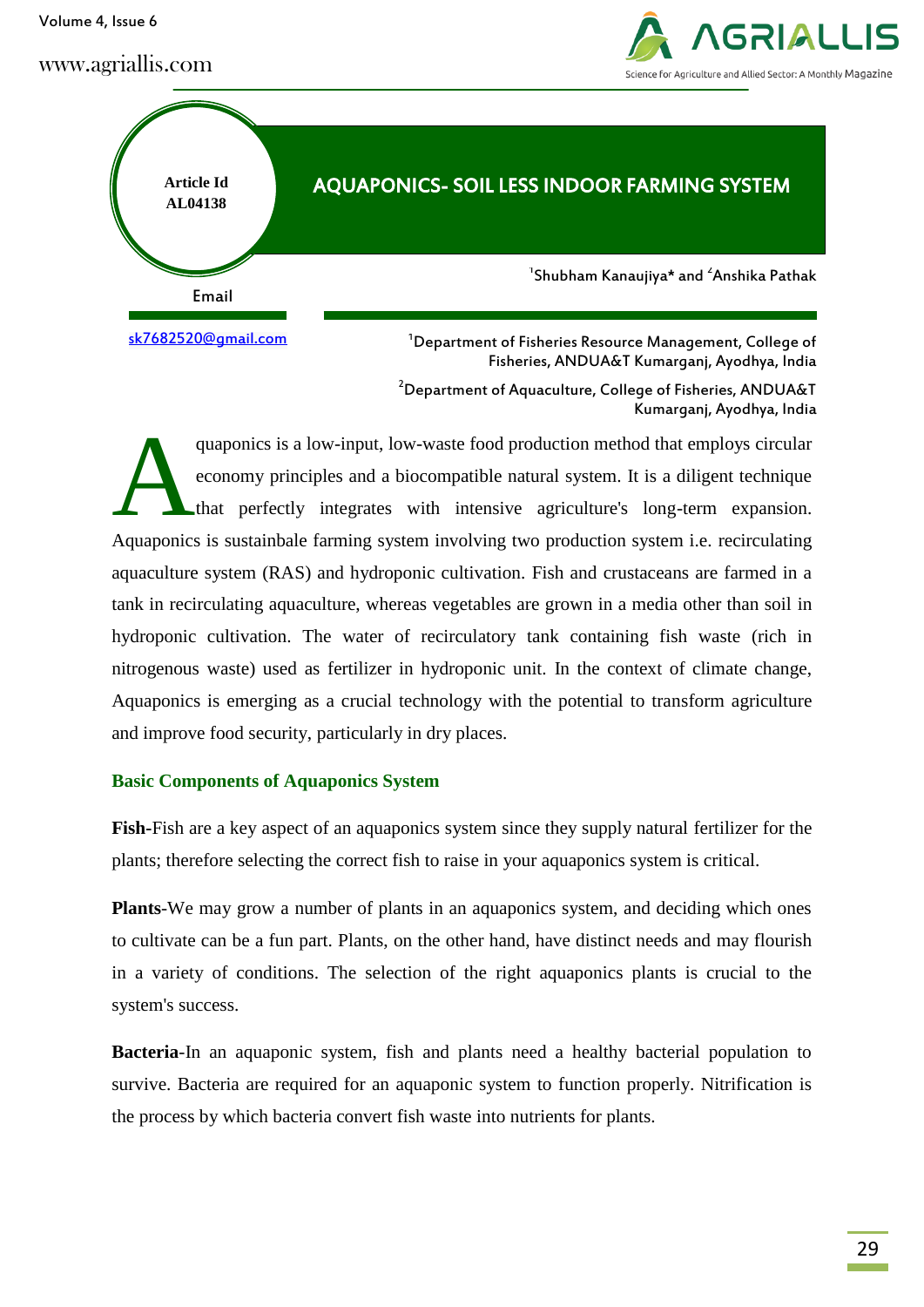

Nitrification is the conversion of organic compounds to nitrites, which are then converted to nitrates. This is accomplished by Nitrosomonas converting ammonia to nitrite. Nitrobacter then transforms nitrites to nitrates. They can be absorbed by plants once they have been transformed to nitrates.

**Fish Tanks-**The [fish tank](https://gogreenaquaponics.com/blogs/news/how-to-choose-the-right-fish-tank-for-aquaponics) is place where the fish kept in aquaponic system , so the selection of right fish tank to will help the fish to thrive well and to make an aquaponics system run smoothly.

**Grow Bed-**Plants can be cultivated in a grow bed, nft pipes, or floating rafts, depending on our aquaponics design. Because this is where our plants develop, the grow bed is the cornerstone of our aquaponics system. As a result, the grow bed we choose is important to the success of our aquaponics system.

**Water Pump**- The selection of suitable water pump will ensure the continuous flow of water throughout the whole aquaponics system, to maintain the continuous movement of nutrients from fish tank to plants or vice versa.

**Plumbing-** The plumbing or pipe works are an integral part of an aquaponics system. Plumbing provides a platform for the plants and fish to coexist symbiotically by maintaining the continuous movement of nutrients in the system.

# **How an Aquaponics System Works?**

Plants are cultivated in the grow bed, while fish are kept in the fish tank in Aquaponics. The ammonia-containing water from the fish tank is fed to the grow bed, where billions of naturally occurring helpful bacteria break it down into nitrites and ultimately nitrates. Nitrates and other nutrients are absorbed by plants to aid their growth. The roots of the plant clean and filter the water before it returns to the fish tank to survive. The oxygenated, fresh water recirculates back to the fish tank, where the cycle begins again.

The fish system can be controlled independently of the hydroponic plant system in an

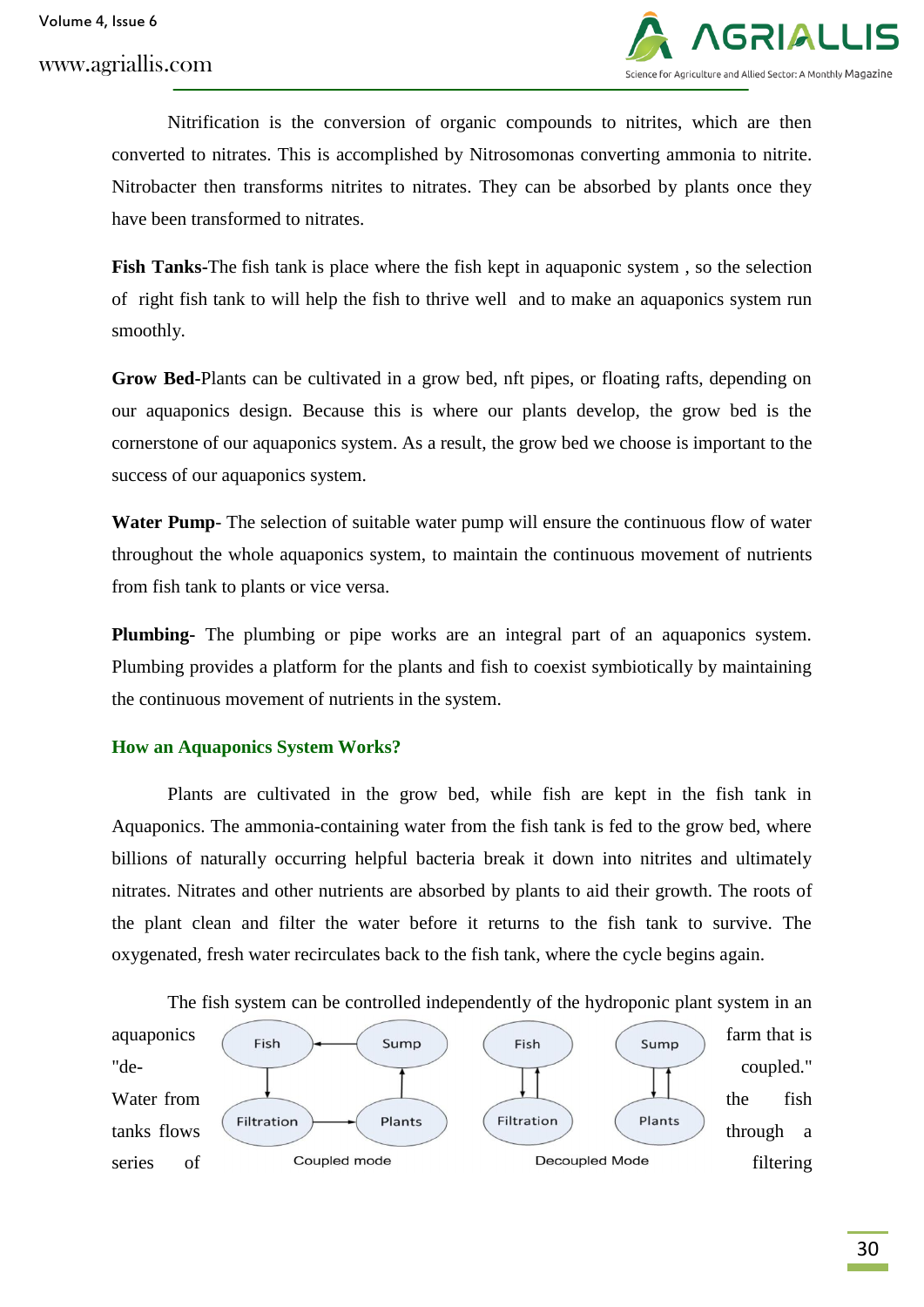

tanks before entering the hydroponic system in normal operation. This filtered, clean water is returned to the fish system by a single pump. In de-coupled mode, water from the fish tanks passes through the filtering system normally, but it does not pass into the hydroponic troughs; instead, it returns to the fish tanks via a separate line.

## **Suitable Fish Species for Aquaponics**

Fishes are very important part of any aquaponics system. The fish species suitable for aquaponics system should have similar needs same as plants and also they should also tolerate high stocking density. Fish Species like Tilapia, Catfish, Koi, Pacu, Carps, Pangas and some ornamental fishes like angel fish, guppies, tetras, sword fish etc. are suitable for aquaponics farming.

#### **Ideal Vegetable varieties for Aquaponics**

Vegetable varieties which have higher nutritional demands and capable to survive in heavily stocked area suitable for Aquaponic farming. Vegetable varieties like Carrots, Beets, Radish, Cauliflower, Cabbage, Broccoli, and leafy Lettuce etc. are mostly used in Aquaponics Farming.

**Table 1:** General water quality tolerances for fishes, hydroponic plants and nitrifying bacteria in Aquaponic System.

| <b>Organism</b> type     | <b>Temp</b><br>$({}^{\circ}{\bf C})$ | pH                         | <b>Ammonia</b><br>(mg/litre) | <b>Nitrite</b><br>(mg/litre) | <b>Nitrate</b><br>(mg/litre) | <b>DO</b><br>(mg/litre) |
|--------------------------|--------------------------------------|----------------------------|------------------------------|------------------------------|------------------------------|-------------------------|
| <b>Warm water Fishes</b> |                                      | $22 - 32$ 6-8.5 < 3        |                              | $\lt 1$                      | < 400                        | $4 - 6$                 |
| <b>Cold water fish</b>   |                                      | $10-18$ 6-8.5 < 1          |                              | < 0.1                        | < 400                        | $6 - 8$                 |
| <b>Plants</b>            |                                      | $16 - 30$ $5.5 - 7.5 < 30$ |                              | $\langle 1$                  |                              | $>$ 3                   |
| <b>Bacteria</b>          |                                      | $14-34$ 6-8.5 < 3          |                              | $\leq 1$                     |                              | $4 - 8$                 |

#### **Merits of Aquaponics as a Food Production System**

- Sustainable food production system.
- Two agricultural products (fish and vegetables) are produced from one nitrogen source (fish food).
- Extremely water efficient.
- Soil less farming.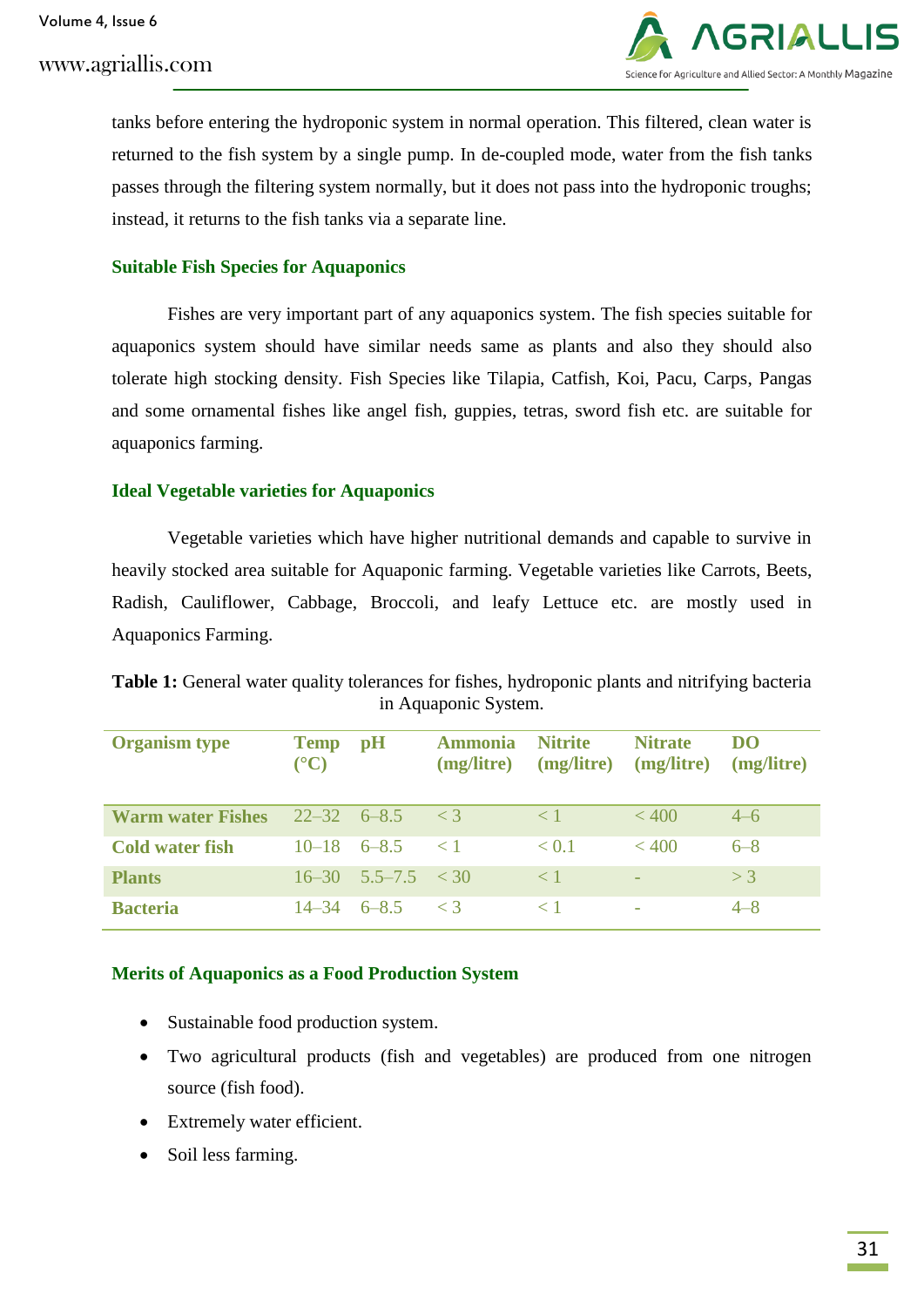# www.agriallis.com



- No requirement of Chemical or fertilizers.
- Production of good quality crops with high yield..
- Higher control on production leading to lower losses.
- Can be used on non-arable land such as deserts, degraded soil or salty, sandy islands.
- Creates little waste.

## **Demerits of Aquaponics System**

- When compared to soil vegetable cultivation or hydroponics, the initial start-up expenditures are higher in Aquaponics.
- Each farmer must have knowledge of fish, bacteria, and plant production in order to be successful.
- Sometimes the needs of fish and plants do not always coincide.
- It requires daily management practice.
- Electricity, fish seed, and plant seeds must all be available on a consistent basis.

#### **Conclusion**

Aquaponics is a combination of aquaculture and hydroponics in which the aquaculture system's nutrient-rich waste water is redirected into the hydroponic system. Environmental regulations in the modern era are limiting the amount of water that can be consumed or disposed. Deserts and arid areas, sandy islands and urban gardens are the locations most appropriate for Aquaponics because it uses absolute minimum of water. As a result in the aquaponics system wastewater of aquaculture unit is purified and recirculated back into the hydroponics system. The wastewater comes from aquaculture unit is rich in nitrogen and other organic materials which is act as good organic fertilizer for the plants of hydroponic unit.

Now days Aquaponics arises an opportunity in the field of indoor farming by providing two sources of income i.e. fish and Vegetable for the marginal farmers to make more money by utilizing small area of land.

#### **References**

Somerville, C., Cohen, M., Pantanella, E., Stankus, A. & Lovatelli, A**. (**2014) *Small-scale aquaponic food production. Integrated fish and plant farming.*FAO Fisheries and Aquaculture Technical Paper No.\_589. Rome, FAO. 262 pp.